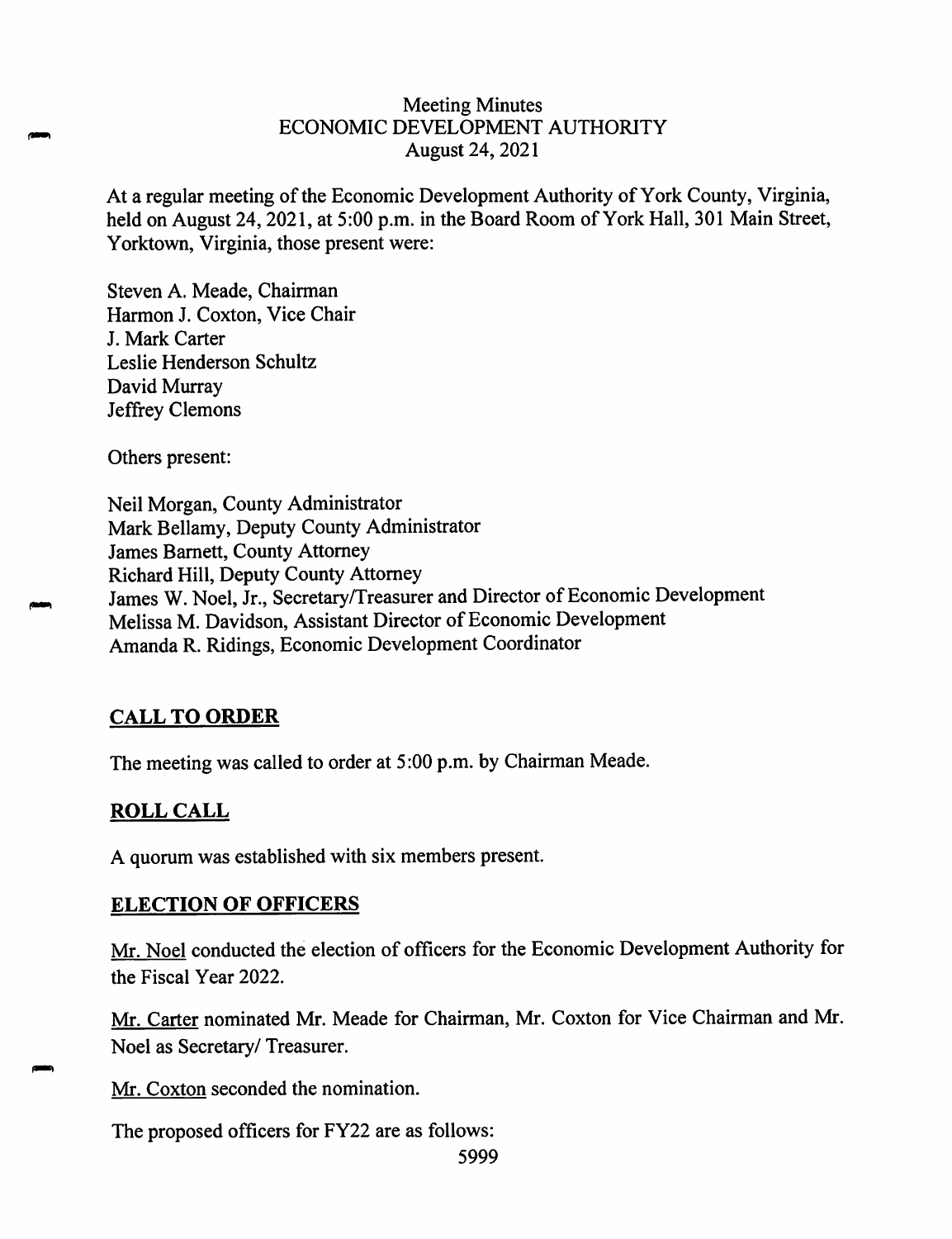Chairman Vice-Chairman Secretary/Treasurer James W. Noel, Jr. Steven A. Meade Harmon J. Coxton

Mr. Clemons motioned to approve nominations of the proposed slate of officers for the EDA for fiscal year 2022.

Mrs. Schultz seconded the motion.

On roll call the vote was:

Yea: (6) Nay: (0) Carter, Coxton, Clemons, Murray, Schultz, Meade

# **CITIZENS' COMMENT PERIOD**

None.

# **PRESENTATIONS**

None.

# **NEW BUSINESS**

# ECONOMIC DEVELOPMENT GRANT APPLICATION

Mr. Noel reported that Matt Bowry, Managing Partner, of the Yorktown Beach Hotel (formerly Duke of York) has submitted an application for an Economic Development Grant to assist in the renovation of the hotel. He introduced Mr. Bowry to presen<sup>t</sup> his renovation plans.

Mr. Bowry explained that he has been trying to acquire the Duke of York for over ten years and is so excited to have finally done so. He explained that the gran<sup>t</sup> funds would be used to replace the pole sign with <sup>a</sup> brick monument sign and replace the first floor windows in the phase one renovations. The total renovation budget is \$975,000, which will include renovations to the elevators, poo<sup>l</sup> deck, and much more, and will take 18-36 months to complete. Phases two and three will be funded through operational cash flow. The restaurant will be removed and there will be <sup>a</sup> food truck on Sundays.

Mr. Noel stated that the former owners of the Duke of York hotel had neglected this property for several years. Mr. Bowry has indicated that with our assistance he will be able to accelerate his renovation timeline, thereby accelerating increases in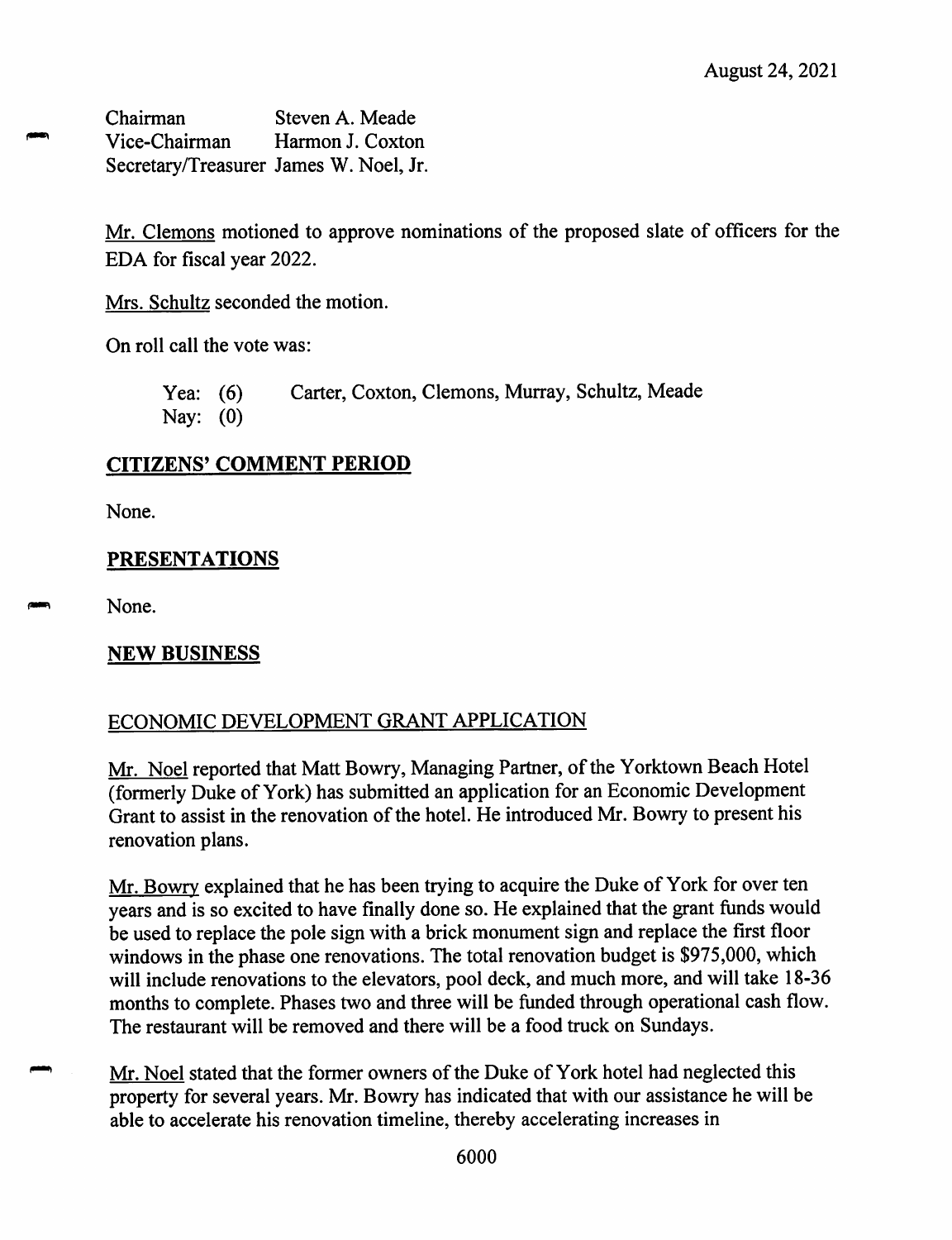occupancy/rate and the resulting tax revenue. He has already increased York County tax revenues 40% from 2019 to 2021, on a month to month comparison.

Mr. Noel explained that the Yorktown Beach Hotel is an iconic mainstay in historic Yorktown and an important part of our tourism infrastructure. The new owner is doing all the right things to keep the hotel competitive in today's market. The grant request is for \$ 85,000 and is within the general approval window of two years of projected tax impact. The current unencumbered balance in the Capital Fund is \$426,007, however that does not reflect the recent land sale in the York River Commerce Park South of \$171,200. Mr. Bowry has indicated that he would likely request additional support in the future, which also needs to be considered.

Mr. Noel suggested that we tie the grant to the new windows. That would be a grant amount of \$60,000. Mr. Bowry could apply for other EDA grants once he has had the hotel for a year.

Mr.Carter motioned to approve <sup>a</sup> \$60,000 grant from the EDA's capital fund for the Yorktown Beach Hotel window upgrade.

Ms. Schultz seconded the motion.

On roll call the vote was:

Yea: (6) Carter, Coxton, Clemons, Murray, Schultz, Meade Nay: (0)

### EDA OPERATING BUDGET REVISIONS

Mr. Noel explained that since the FY22 EDA operating budget was approved at the June meeting, a few things have transpired that impact our revenues and expenses. On the revenue side, the Board of Supervisors did not approve the \$33,000 contribution that is typically given to the EDA to support the operating budget. On the expense side, staff is now recommending that we do not renew the Survey Monkey Apply maintenance contract, which will reduce expenses by \$10,200. The capital fund contribution request for the operating budget has been increased by \$22,800 to account for the resulting delta. Lastly, an income line and related expense for miscellaneous contractual services was inadvertently left out of the original budget. That \$12,500 has now been added in, as both income from the Office of Economic Development budget and as an expense for the public relations contractual services.

Mr. Clemons motioned to approve the revisions for the FY2022 Operating Budget.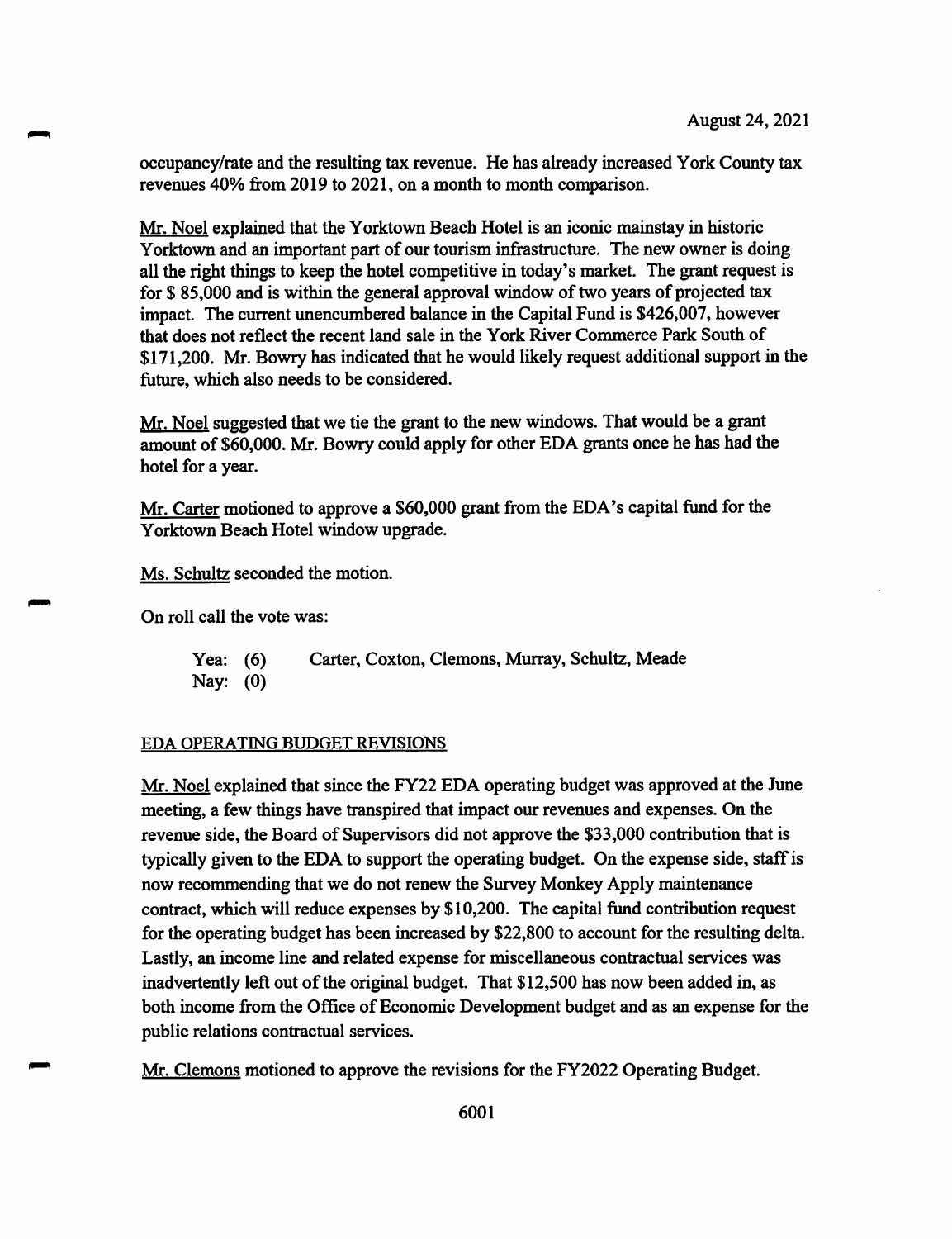Mr. Coxton seconded the motion.

On roll call the vote was:

Yea: (6) Coxton, Clemons, Murray, Schultz, Carter, Meade Nay: (0)

#### HAMPTON ROADS WORKFORCE COUNCIL SPONSORSHIP

Mr. Noel reported that the newly formed Hampton Roads Workforce Council (HRWC) is holding a Workforce Innovation Awards program to recognize workforce innovators in our region. This event is scheduled for September 30, 5 - 7 P.M. at the Decker Half Moone Center in Norfolk. The HRWC is the result of the recent merger of the former Southside and Peninsula public workforce organizations. He would like to show our support of the new organization and this new event through a \$500 sponsorship. We will receive 5 seats at the event at this level of sponsorship.

Mr. Coxton motioned to approve the \$500 sponsorship to the Hampton Roads Workforce Council from the EDA's capital fund.

Mr. Murray seconded the motion.

On roll call the vote was:

| Yea: $(5)$   | Murray, Schultz, Carter, Coxton, Meade                   |
|--------------|----------------------------------------------------------|
| Nay: (0)     |                                                          |
| Abstain: (1) | Clemons (Mr. Clemons is a member of the Council's Board) |

#### OLD BUSINESS

#### CVI WILLIAMSBURG DEMOLITION GRANT

Mr. Noel stated that he had requested EDA approval via email to convert the approved Demolition Loan for the conversion work on the former George Washington Hotel to a grant. He received unanimous approval to proceed with restructuring the \$30,000 commitment in this manner, but said that the EDA does need to take formal action to ratify this decision.

Mr.Carter motioned to approve the CVI Williamsburg Demolition Grant from the EDA's capital fund for \$30,000.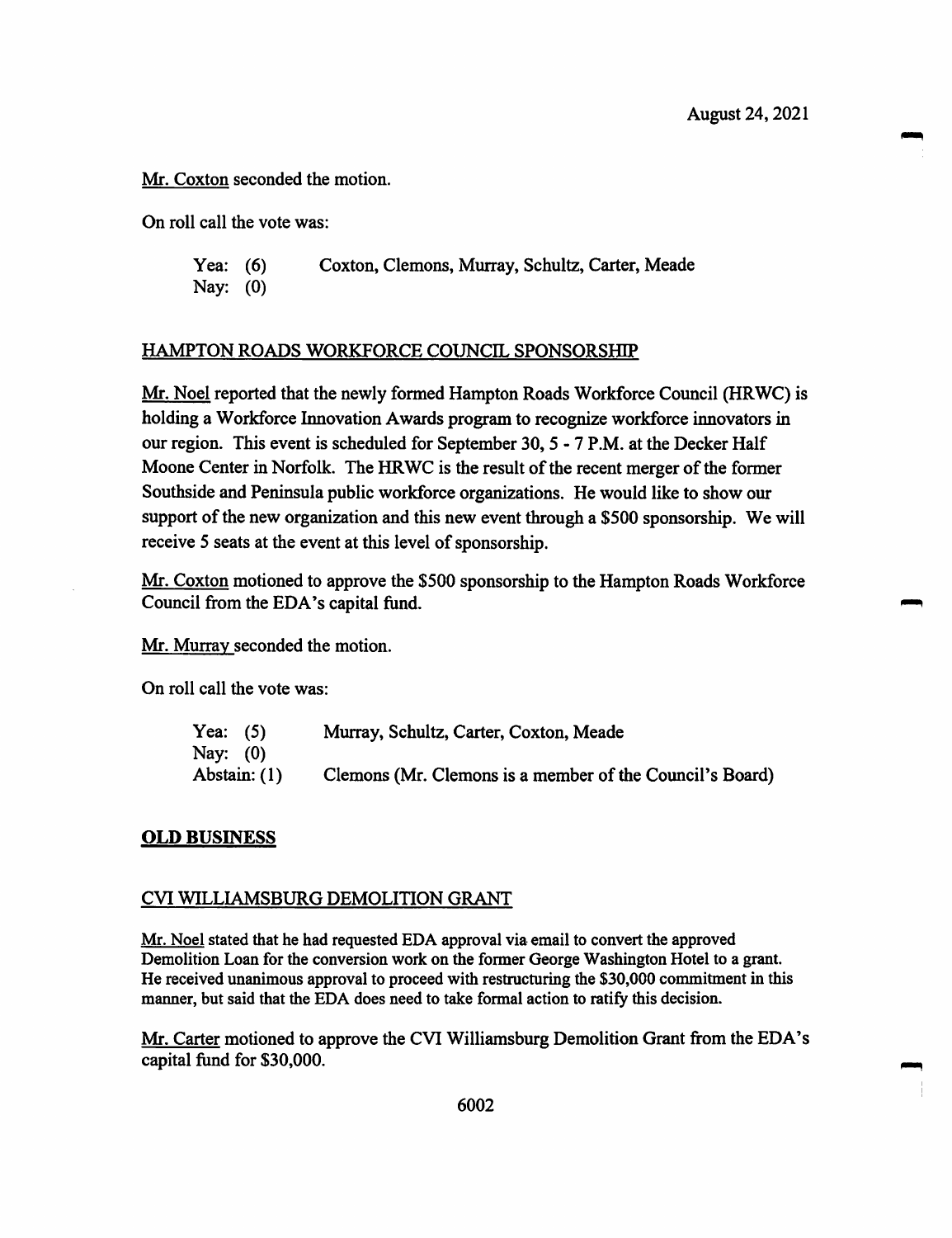Mr. Murray seconded the motion.

On roll call the vote was:

Yea: (6) Nay: (0) Murray, Schultz, Carter, Coxton, Clemons, Meade

### FINANCIAL REPORTS

The Chairman duly noted the receipt of the May 2021 and June <sup>2021</sup> financial reports.

## APPROVAL OF MINUTES

Mr. Morgan explained that under his remarks, the minutes should read, "\$13.6 million in American Rescue Plan Act money", not CARES Act money.

The minutes of the June 17, 2021, meeting of the Economic Development Authority of York County were approved, as amended, by vote as follows:

Yea: (4) Schultz, Carter, Coxton, Meade Nay: (0) Abstain:(2) Murray, Clemons

### CLOSED MEETING

The Chairman noted it was in his judgment appropriate for the Authority to enter into closed meeting as authorized by the Freedom of Information Act for the purpose of public property under Section 2.2-3711(A)(3) and prospective business under Section 2.2- 3711(A)(5).

Mr.Coxton moved that the Authority enter into <sup>a</sup> closed meeting for the aforesaid purpose and that the Authority deemed it necessary, as specified by the Virginia Freedom of Information Act, that non-members Neil Morgan, Mark Bellamy, Richard Hill, Jim Barnett, Jim Noel, Melissa Davidson, Amanda Ridings, and Steve Spain be present during the closed meeting.

Mr. Schultz seconded the motion.

On roll call the vote was:

| Yea: | (6) | Carter, Coxton, Clemons, Murray, Schulz, Meade |
|------|-----|------------------------------------------------|
| Nay: | (0) |                                                |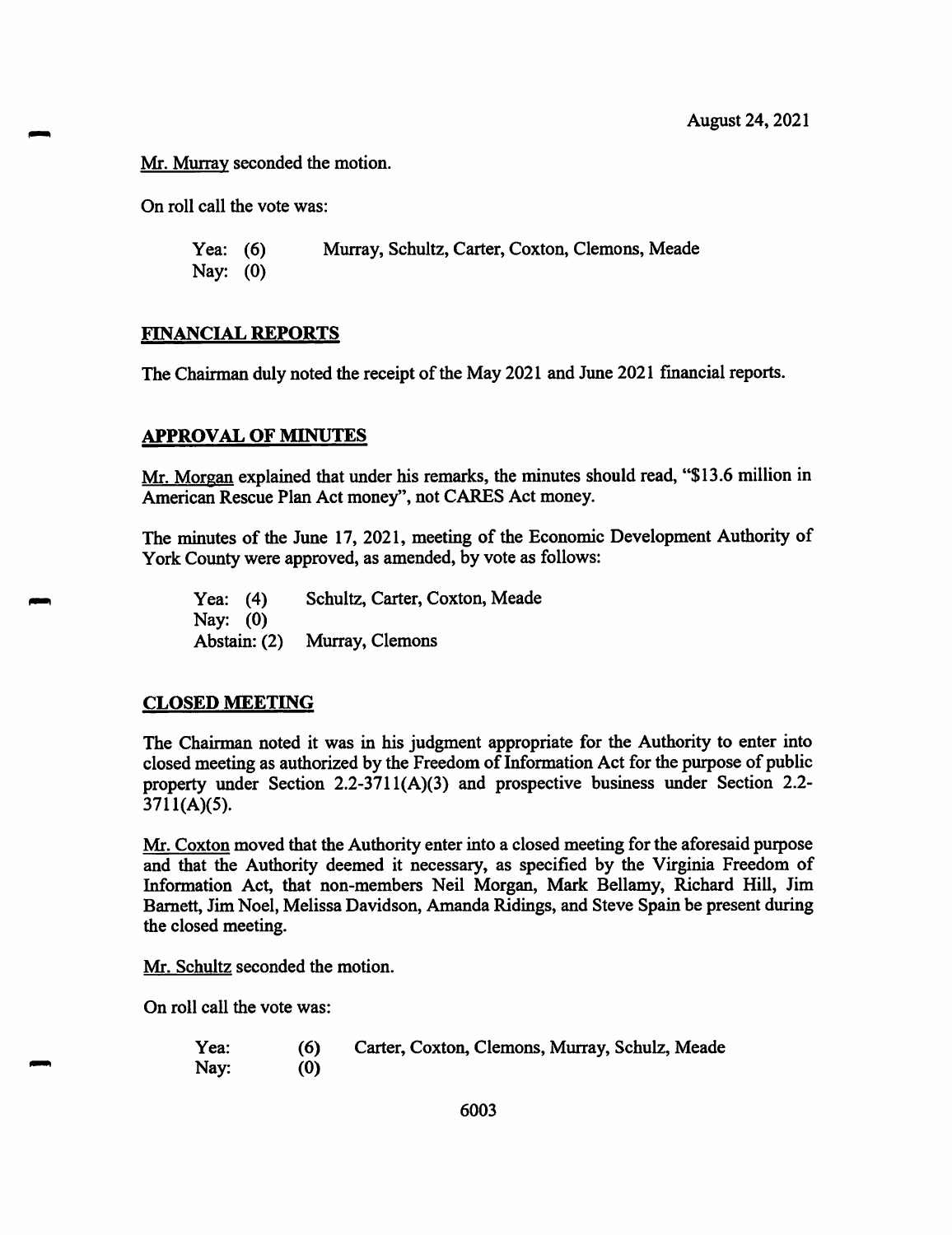The Authority entered into closed meeting at 5:30 p.m.

#### RETURN FROM CLOSED MEETING

The Authority returned to open meeting at 5:57 p.m.

### ROLL CALL VOTE CERTIFYING COMPLIANCE WITH SECTION 2.2-3711.1 OF THE CODE OF VIRGINIA

Mr. Coxton moved that, to the best of each member's knowledge, only public business matters lawfully exempted from the open meeting requirements specified under the Virginia Freedom of Information Act were discussed in closed meeting, and that only such public business matters related to public property under Section 2.2-3711(A)(3) and prospective business under Section 2.2-3711(A)(5) were discussed during closed meeting.

The Chairman stated if any member of the Authority believed that there was a departure from the requirements of die Virginia Freedom of Information Act, that the member was required by law to state his objection prior to the vote, indicating the substance of the departure that in his judgment had taken place. No such objection being raised, the roll call was as follows:

Yea: (6) Coxton, Clemons, Murray, Schulz, Carter, Meade Nay: (0)

#### NEW MATTERS

None.

### COUNTY ADMINISTRATOR COMMENTS

Mr. Morgan reported that there is a new Capital Improvement Plan project that will cost \$1.5 million and be funded from the American Rescue Plan Act (ARPA) funds. This project will be the installation of a dark fiber connection between the five county buildings in the northern part of the county, which will help with reliable connections with higher volumes. A private vendor would install the dark fiber with about 100 strands and the county would lease a few strands. This will be recommended to the Board at the September meeting.

Mr. Morgan stated that in the upcoming reassessment, he expects residential reassessments to go up significantly. He's hoping he won't have to recommend any more tax increases, and may even be able to recommend a modest rate decrease. He stated that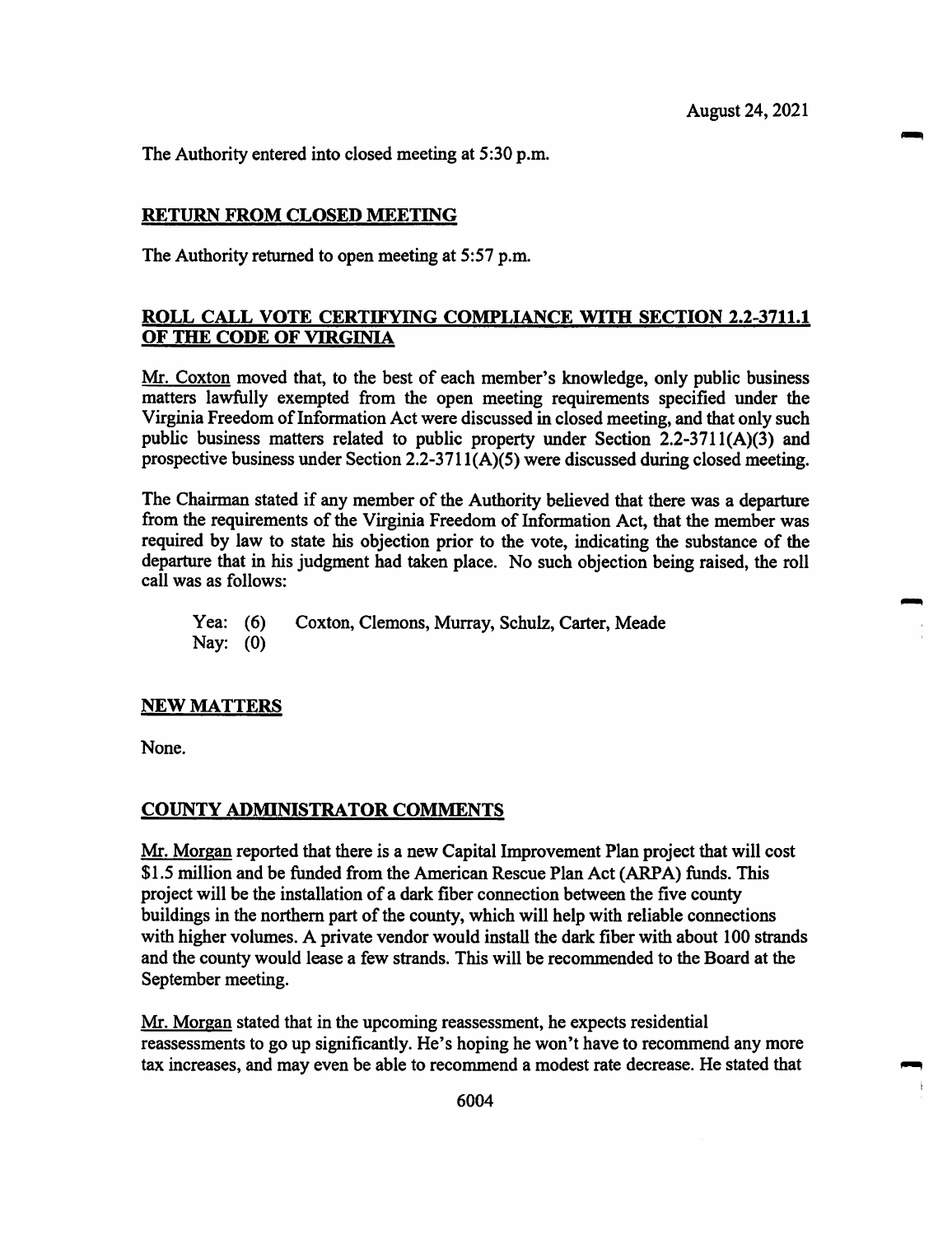the trend for commercial property is <sup>a</sup> little different. Residential property values will be going up and commercial property values will be going down.

Mr. Morgan reported that the Comprehensive Plan Committee is having two additional public meetings on the land use chapter. They will be on September 1st and September 15th from 5pm-7pm. The committee added these sessions based on the suggestions of several residents in the north end of the county, who are concerned about growth. He noted that the Pottery property is the only large <sup>p</sup>iece of commercial land left in the county.

# **DEPUTY COUNTY ADMINISTRATOR COMMENTS**

Mr. Bellamy reported that the CDBG Small Business Grant Program has helped <sup>139</sup> businesses in the county. \$2.6 million has been <sup>g</sup>iven to businesses in York County, Poquoson, and Williamsburg. Another two million dollars has been requested and we are waiting to see if that will be approved.

# **DIRECTOR OF ECONOMIC DEVELOPMENT COMMENTS**

Mr. Noel explained that there are several vacancies in the EDA Committees. He asked that all EDA members look over the vacancies to see if they would be interested in serving on any of them. This will be reviewed again at the next meeting.

Mr. Noel reported that the EVRIFA moved forward to acquiring the Fuel Farm property. The committee agreed to lease the property for thirty seven years to Cl Renewables (formerly KDC Solar) for <sup>a</sup> twenty megawatt solar facility. They are still <sup>p</sup>lanning on an October closing date.

Mr. Noel stated that work is progressing on the architectural services contract for Riverwalk Landing Restaurant. They are currently narrowing down the scope of work and finalizing the budget. The entrance for Water Street Grille will move to the Riverwalk Landing entrance. All of the outdoor dining space will be linked together and permanen<sup>t</sup> roofing will be added.

Mr. Noel stated that the Seaford Scallop dredging project is down to determining the cost and location for the dredged material. There are two potential sites for depositing the material: The Goodwin Islands and the Ashe property. The Goodwin Islands would be the preferred location from <sup>a</sup> cost perspective

# **ASSISTANT DIRECTOR OF ECONOMIC DEVELOPMENT COMMENTS**